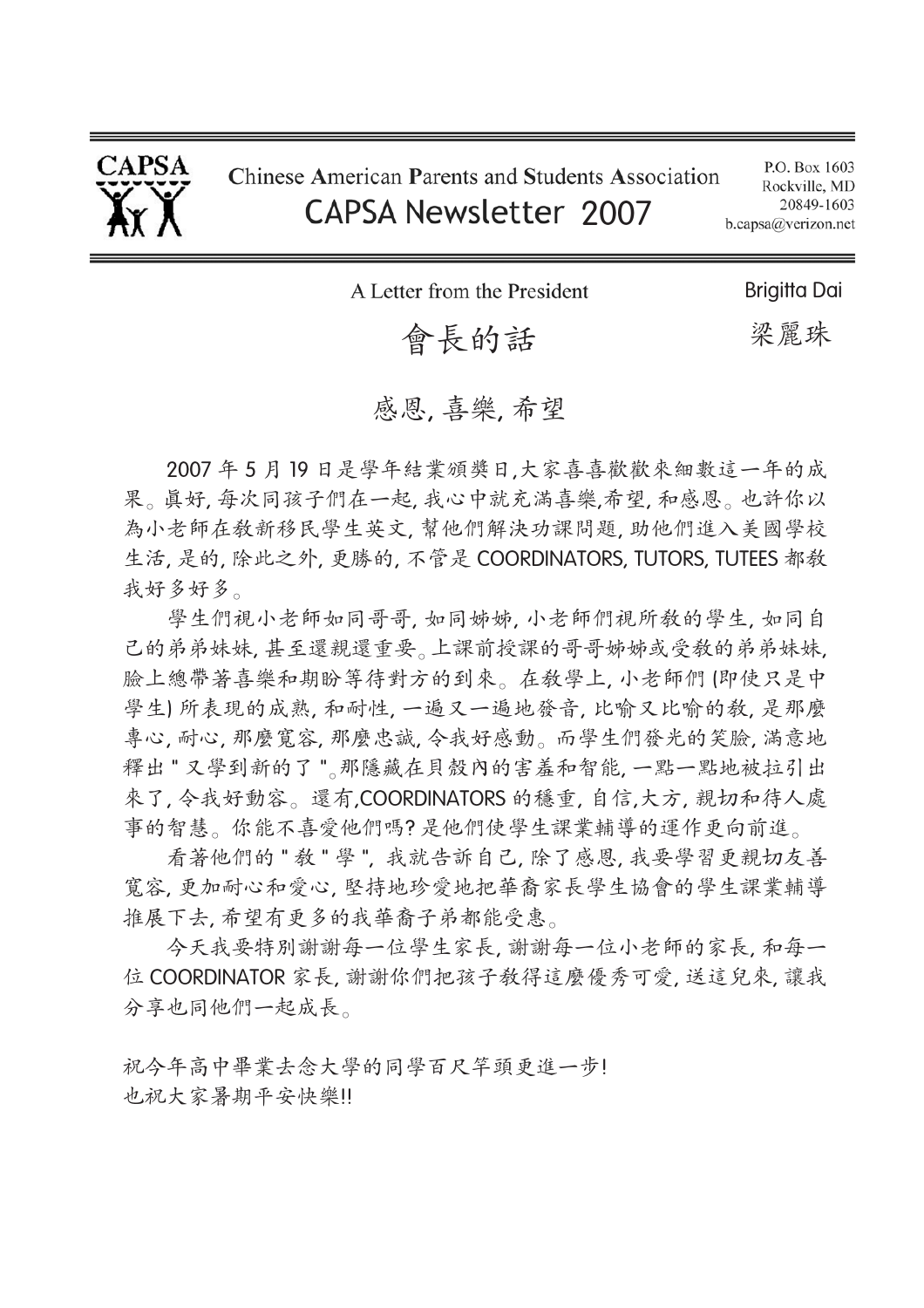### **Giving Back By Sara Zhang**

As my senior year comes to an end, I also realize that it will be the end of my CAPSA experience. Having been in this program for 4 years, I can clearly see that CAPSA has helped numerous people, including me. I still remember that timid little girl who always needed help from parents. But that's history. CAPSA has made me become more mature, helped me to be more independent, and given me the qualities of a leader.

"Why did you join the CAPSA program?" Many of my college interviewers asked me this question. "Because CAPSA helps people who truly need help, because I can give back to the community and because I wish this program was available to me when I just came here from China." Every word of my response came from my heart.

As a result of my own experience, I long to help the newcomers so that they can avoid some of the road blocks that I have had to tumble through. For the past four years, every Saturday morning became an opportunity for me to show the community what I had learned and what I could do to help. I felt it my responsibility to make sure that new immigrants received friendship and aid.

Through the endless dedication and effort of all the tutors, coordinators and volunteers, our new immigrant friends now have a better chance to blend into American society and are one step closer to entering the real world and to living the American life.

CAPSA, in my opinion, is the perfect way to teach, learn and grow. For instance, the job I have currently is lead coordinator of high school group. The past three years however, I've only worked with elementary and middle school students. High school group is definitely the most challenging

because all the tutees require high level tutoring. I have tutees that are enrolled in advanced economics and advanced physics. Most of the tutors never even took that class. As a result, I have to constantly search for tutors who took those courses and sometimes I have to tutor them myself. Yet, I never lost hope and I kept on going because I know that it is my responsibility. I will tell myself, "If I am having trouble with this, then the tutees that don't even speak much English, will have much more difficulty. "

As the old saying goes, "For people who have much, much is expected."

### **CAPSA Reflection By Jamie Lin**

In each of my five years at CAPSA, each session flies by and before I realize it, the school year has ended and we start planning for the year to come. This past year has been no different, except as a high school senior, it is my last at CAPSA before going to college. I have seen amazing growth in not only the tutors and tutees here, but also in my peers and myself.

Throughout my years at CAPSA, I have seen many, like me, who shed their timidity and grow into more outgoing and confident people. I have seen that each year, the tutors grow more mature and understand the value of their help while the tutees come and find a comfortable place to be mentored. For the past two years as a coordinator, I have had fewer chances to build close relationships with all the students in my group, but I have always tried my best to motivate them and encourage them to learn – for tutors, learning how to deal with their tutees and testing their ability to adapt; for tutees, learning to become responsible for their actions. I have also had the great opportunity of meeting new people and becoming part of their lives. This position has pushed me to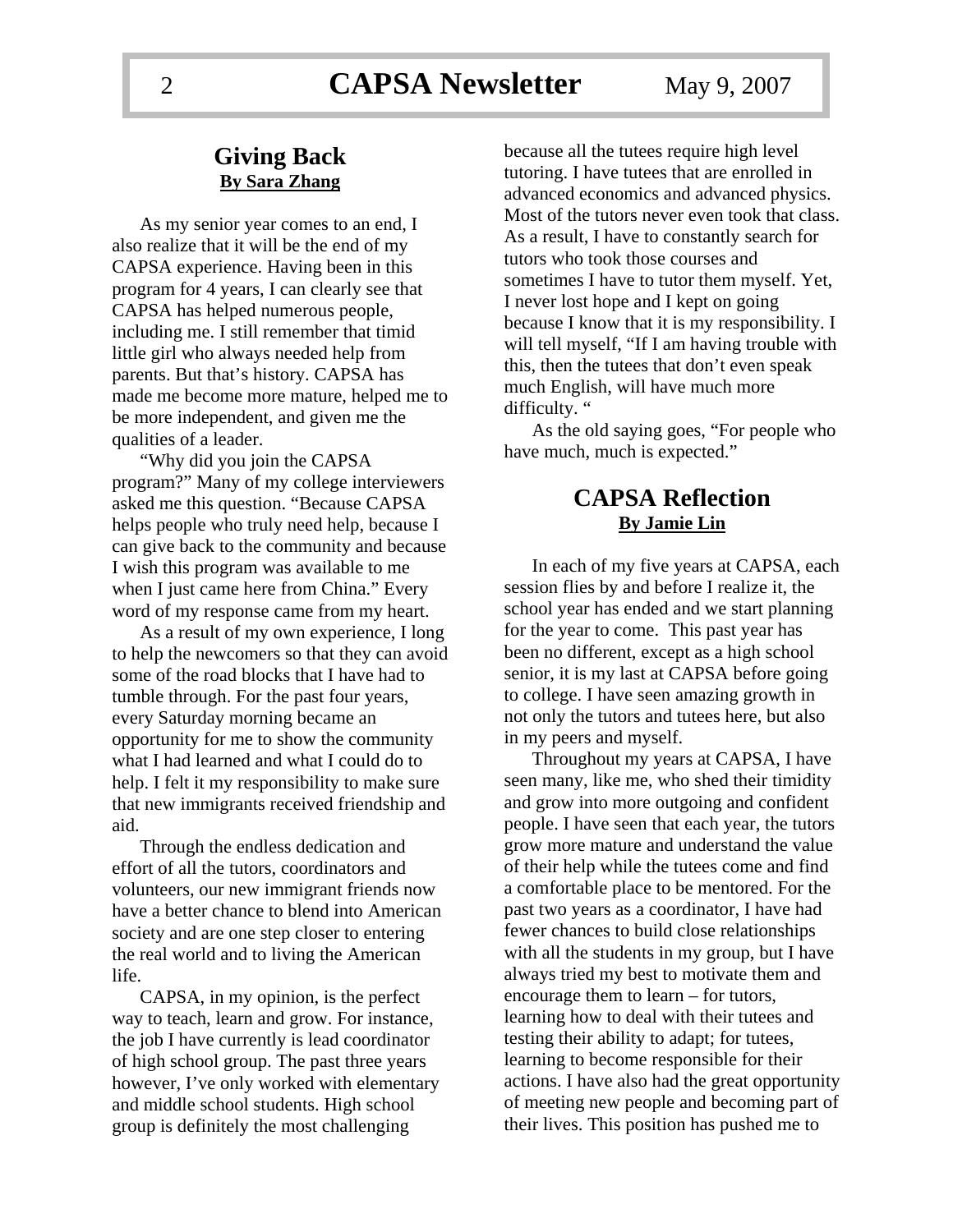help others even more and to ensure that all who need help receive it.

My last year at CAPSA is another milestone in my life. Even after leaving this organization, I will never forget the lessons I have learned here and people I have gotten to know. I hope that even when those who are graduating are gone, CAPSA will only become a stronger and more respected organization. I wish the best to all the tutors, tutees, coordinators, and volunteers. Good Luck!

### **What I Learned About Leadership (and Myself) Through CAPSA By Anita Chen**

All my life, I've never had a genuine appreciation for my Chinese heritage. I thought Chinese school was a tedious chore that my parents sent my sisters and me to because they wanted a few hours of peace on Sunday afternoons. I thought Chinese opera was perplexing with its dramatic makeup and incomprehensible words. And I thought that my amateur tutoring could never benefit a child with his education.

I was very wrong. Over my six years at CAPSA, I have discovered that my Chinese heritage is part of what defines me, and that giving back to it is the best way to appreciate it.

When I first began CAPSA in seventh grade, I did it for the quintessential motive of getting community service hours. I was given various tutees my first year, simply adjusting to the routine two hours I spent tutoring every Saturday morning; I even grew to resent that I couldn't sleep in. It wasn't until my eighth grade year that I met the student that would change my tutoring experience forever: Calvin. He was a fifth grader with Attention Deficiency Disorder (ADD), prone to making remarks such as:

- "Why am I here?"
- "This is stupid."
- "I don't get this. Can we draw instead?"

At that point in time, I knew that I needed to take tutoring step by step in order to succeed. I began slowly, by building a working and a personal relationship with Calvin; I nudged into his personal life and developed a friendship with him. With this newfound trust, Calvin and I soared miles and miles beyond his rudimentary level of poor English. It wasn't always smooth sailing – the primary reason for my success was patience, patience, and more patience. I continually had to answer Calvin's philosophical questions and respond accordingly to his capricious outbursts of frustration. But he became a little brother to me: I grew to learn about his hilarious school friends, his fear of failure, and his doting mother.

In tenth grade, I was selected to be a coordinator for the Lower Elementary School Group (LES, Grades K-1), and this year, I have moved to the Middle School Group. Week after week, I assign tutor/tutee match ups, distribute and sign paperwork, and play the mediator among little kids that would foment trivial fights with one another. I was faced with sobbing little kids and middle school tutors that were as unsure and reticent as I was when I first began CAPSA. It was a daunting task, but it was ultimately a unique growing experience. Coordinating and planning week after week taught me organizational and leadership skills, with my patience from tutoring Calvin as an essential asset to my group's success. Becoming a coordinator allowed me to construct relationships with a pantheon of different people.

I know that I have done my job well when I see a tutor and a tutee sharing a laugh, absorbed in a story, or working out the kinks in a homework assignment. I know that I have done my job well when I see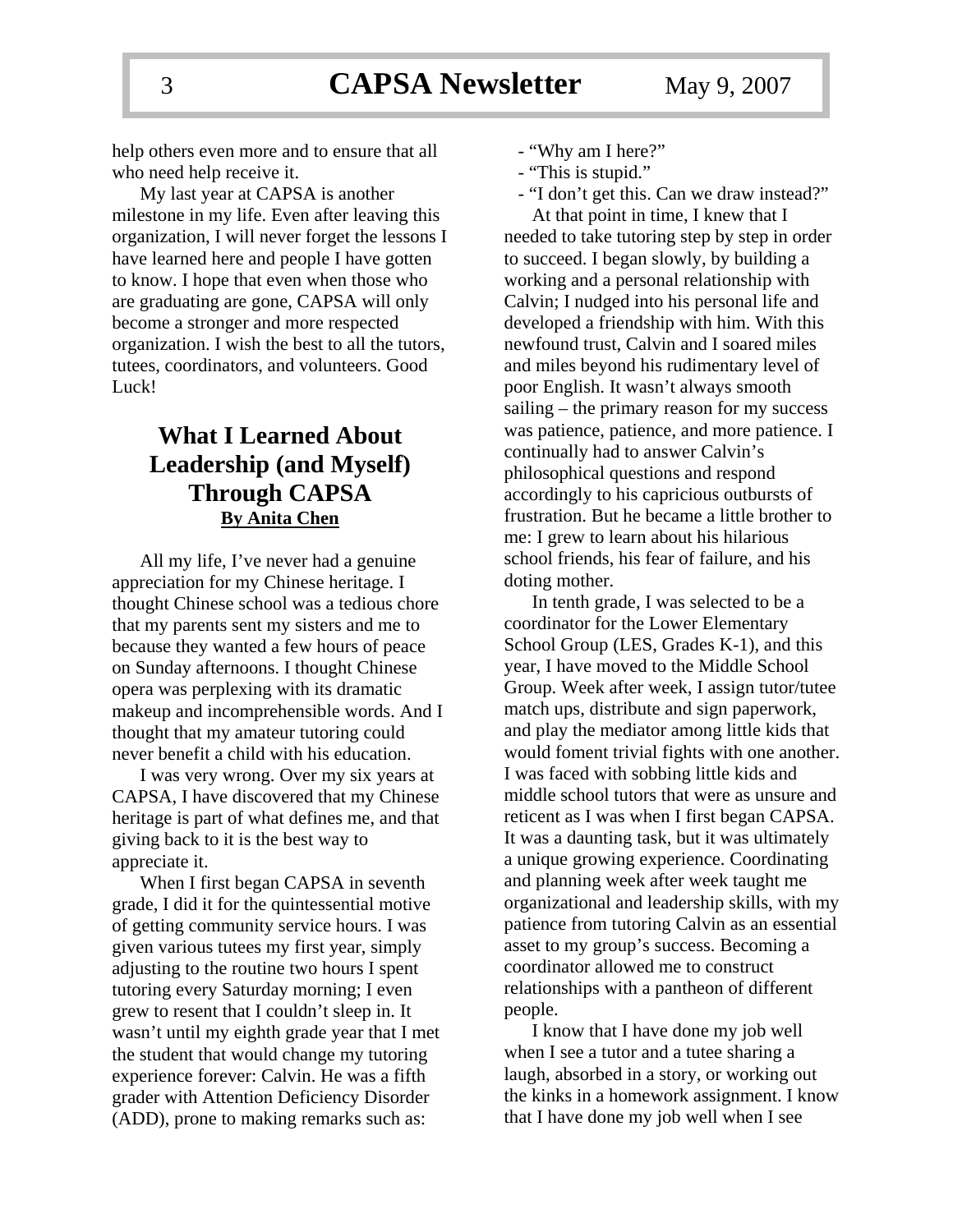tutors and tutees chatting together outside of the walls of RFMS. I know that I have done my job well when I see ecstatic parents approaching tutors to thank them for helping their children.

I have come to realize that CAPSA requires the utmost patience and relationship-building skills. I have also come to realize that I love my Chinese culture. I am proud that my stressed headaches and hours of hassling over quandaries about troublesome children all paid off. This does not mean that my involvement with the CAPSA has come full circle. I'm certainly looking forward to returning for my last year next year. What all of my experiences at CAPSA up to this point mean is that I have developed unparalleled skills and connections in relationships, leadership, and patience that I could not have learned anywhere else. I will encounter more challenging obstacles in life and multitudes of recalcitrant people, but I am prepared to leap over any future hurdles.

While I may never quite figure out what those singers are saying in Chinese opera, I have certainly discerned the importance of Chinese school, and the value of one more taciturn young seventh grader stepping up to tutor. Not only has CAPSA taught me innumerable skills that will benefit me in the future, it has personally helped me to finally appreciate my Chinese background.

### **The CAPSA Experience By Rita Wu**

How many Saturdays have I gotten to sleep in during the last four school years? Not too many, but I never thought of CAPSA as taking away my time to sleep. That's how incredible I believe this program to be. Although I was never a student, I learned an extraordinary amount of things being a tutor and eventually a coordinator.

What makes CAPSA so great is the environment it provides for the students, both tutees and tutors. Every Saturday morning, we are constantly surrounded by some of the smartest and brightest students in the county. Just being around them stimulates and encourages the tutees and other tutors to perform at their greatest potential. Just by providing this environment to learn from not only books, but also from each other, creates new opportunities, whether it be someone making a friend or someone gaining confidence in a subject he or she did not have confidence in before.

Since one of my goals in life is to pursue a career in the services, I see CAPSA as a great opportunity for me to gain experience. First, I learned to provide a quality service, tutoring, which I find to also be very selfsatisfying. Watching my tutee improve gave me an amazing feeling— a feeling of content— that I actually contributed positively to my community. As a coordinator, I learned administrative skills that have actually come in handy at work. I have learned to communicate with others, both parents and students. Most importantly, I have realized that my main responsibility at CAPSA is to set a good example for everyone, including tutees, tutors, and other coordinators. I have also discovered that we are all interdependent. We all rely on each other and teamwork is so crucial to the success of this program.

Even though I have Chinese school and other Chinese related activities throughout the week, CAPSA remains one of the main connections I have with Chinese culture. I know I teach students every week, but I never expected myself to learn just as much from them. Knowing I did not grow up in the same Chinese American home they did, I learned a variety of values held differently by different families. Just by being around these families has pushed me to improve my Chinese and embrace my heritage.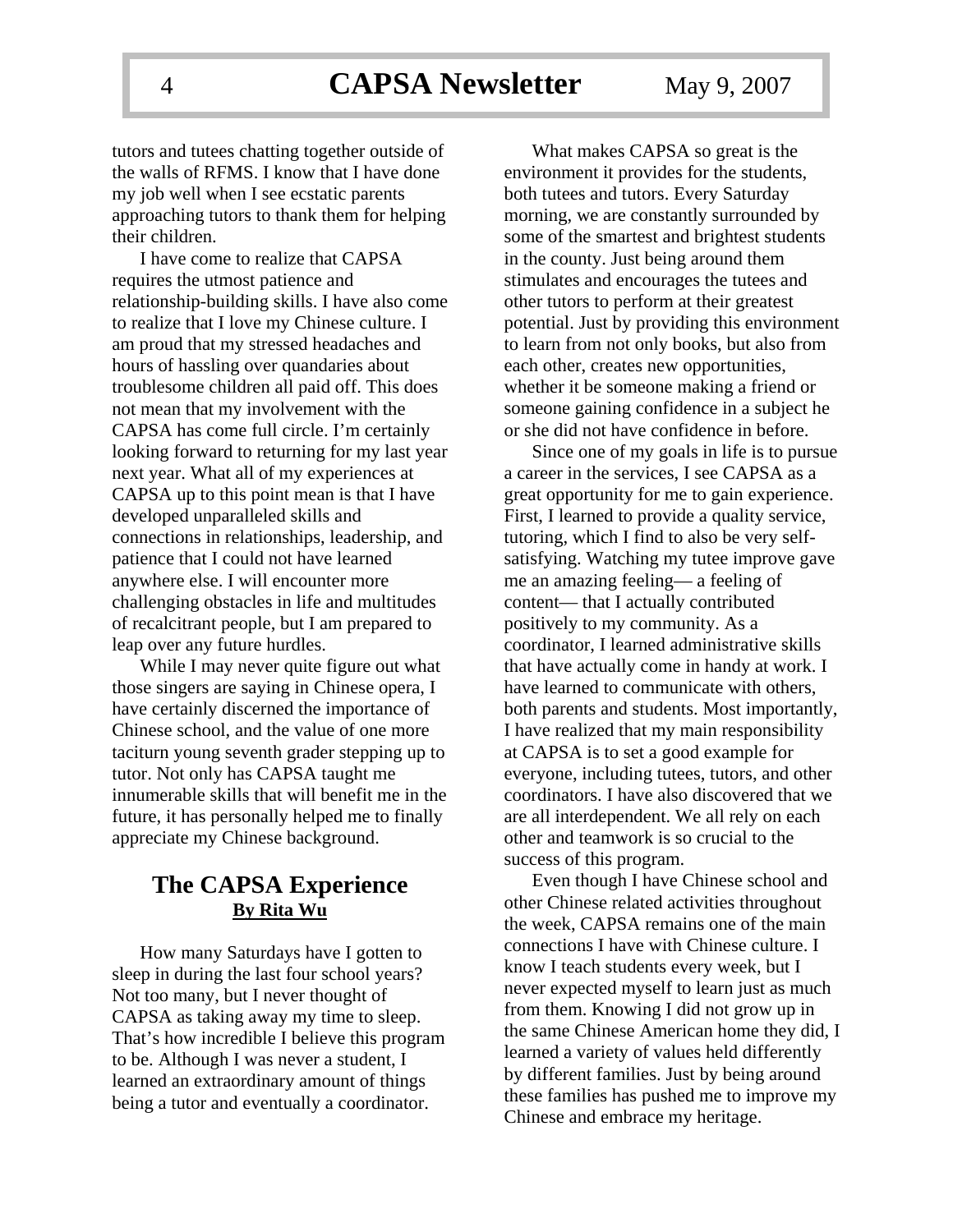CAPSA has opened so many doors for me and I can only assume that it will continue to do so for others that follow. I owe so much to the program and I am so proud to be a member of such an incredible community.

### **CAPSA will never be forgotten By Gregory Fu**

This will be my last year at CAPSA, for I will be going off to college in the fall. Most people, including myself at one point, fail to realize the true impact that CAPSA has on the lives of everyone who is involved in the program. It is such a special and unique community of peers, and I say 'peers' because everyone who participates learns something from someone else. Not only do the tutees benefit by receiving help with homework and assimilation into the American culture, but the tutors and coordinators benefit as well. I know this from my own experience – I used to be a tutor here before moving on to become a coordinator. I, for one, feel that CAPSA helped me become a more mature person with a better personality. From volunteering at the program, I gained great patience, improved my organization, developed better communication skills, etc.

In addition, CAPSA is a place where new friendships are nurtured and old friendships are strengthened. Having been at CAPSA for quite a few years, I have met countless people of all ages while I worked with them, most of whom are now good friends of mine. Some may even consider the CAPSA community one tremendously large family. After all, a family can be loosely defined as a group of people who care for one another, which is a characteristic that defines the members of CAPSA. Tutors commonly feel as if their students are little brothers or sisters while

tutees will consider their tutors to be big brothers or sisters.

It will be difficult to leave such a vast and extraordinary community such as CAPSA, especially when I have seen the program grow over the past few years. All the memories I have shared with others at CAPSA, from the annual Christmas and year-end parties to the deep, personal conversations that I have had with others, will never be forgotten. I am proud to have played a part in this program's development, and I can only envision great things to come for CAPSA. CAPSA is a life changing organization. I hope that more people will come to realize, like I did, the significance of the program, and come to appreciate it.

### **My Time at CAPSA By Jefferson Teng**

After three years of CAPSA, I can truly say that being a part of this organization has been enjoyable and rewarding. Although my high school career is not over yet, I can not help but reflect upon the time and effort I have invested into this program. While waking up early on Saturday mornings, when everyone else is making up for lost sleep, is tough, I am proud that I have consistently let my mother drag me out of bed to CAPSA.

I suppose CAPSA sounds as if the tutors learn how to teach and the tutees learn how to study, but it is larger than that. The bond between a tutor and tutee is beyond an educational one. There is an environment in which tutors are able to learn about themselves, and tutees are able to develop.

I have also grown as an individual. After working hard to move to the coordinator position, I have learned the importance of responsibility. Aside from the regular sessions, the interviews and the practice I put into them has helped me develop skill I know I will use later in my life.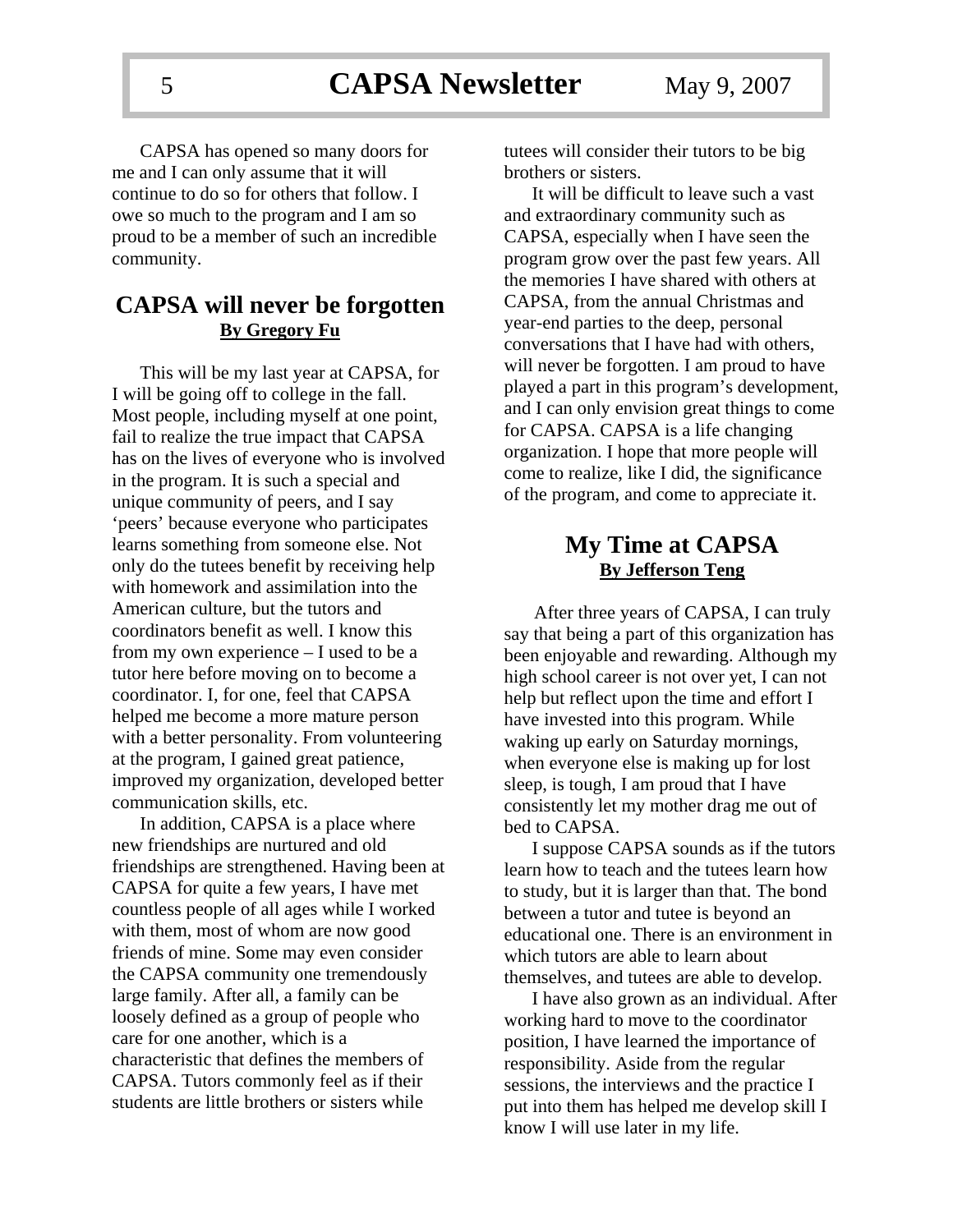After being a part of CAPSA for three years, I would like to thank all the tutors and tutees for coming to help fill up Frost Middle School on Saturdays. I hope you all will continue coming, and I am looking forward to a new year.

### **CAPSA Reflection By Patrick Feng**

While fashions and fads come and go, CAPSA is eternal. After serving CAPSA for five years, I finally realize what CAPSA is all about. CAPSA is not only a tool for tutees to become better students and for tutors to get community service; it is an instrument to shape people into superior elite citizens of the world. Serving CAPSA for five years has not only allowed me to see many tutees grow up, but it has also let me evolve into a better person full of compassion and responsibility.

In my first four years at CAPSA, I served as a tutor in the elementary and high school groups. Spanning nearly all the age groups, I have been able to experience tutoring all the age groups, and I realized that everyone is essentially the same. Everybody just wants to come to learn to improve him or herself for the betterment of mankind. Serving as a tutor allowed me to build intimate relationships with those that will eventually becomes the next leaders of the future, and it was a great feeling to be able to help them because they got noticeably smarter and I got noticeably better at teaching. Being a tutor was very satisfying because I knew I was fulfilling my duty as the foundations to the great metaphorical edifice of CAPSA.

In my last year at CAPSA, I served as a coordinator where I finally got the duty of being the metaphorical plywood holding CAPSA together. It was really great to be able to see what all the other tutors were doing and how they were making a

difference by trying to make their tutees smarter. It was amazing to see the compassion that everyone had for helping others become more successful. Helping the tutors teach their own tutees was great because I was able to impart my knowledge upon them for their own greater success.

Overall, CAPSA has been a great experience. It is a great place to make friends and serve the general public to make the world a better place. Perhaps if life was filled with more CAPSA's all over the world, the world would be a great utopian society full of compassion and intelligence.

### **Underneath the Surface: My Unforgettable Experience at CAPSA By Kailin Hsu**

Just the idea of *having* to meet the required 60 hours of student service learning hours for high school graduation taints the essence of community service for many students. Volunteering becomes a chore, an excruciating burden which robs students of their social life. I confess that I once also saw community service as just another one of those extracurricular obligations. However, volunteering at CAPSA these three years has profoundly changed my perspective, and eradicated the nuisance which I had initially associated with community service.

At CAPSA, I have had the privilege of working on an individual and group basis with Chinese immigrant tutees, tutors, and coordinators. As an upper elementary school tutor, it was incredibly rewarding to see the progress in my fourth grade tutee. I remember the gradual transition from speaking mostly Chinese to speaking only English with her. Although it was a difficult process, I am proud to say that my former tutee now speaks English fluently with only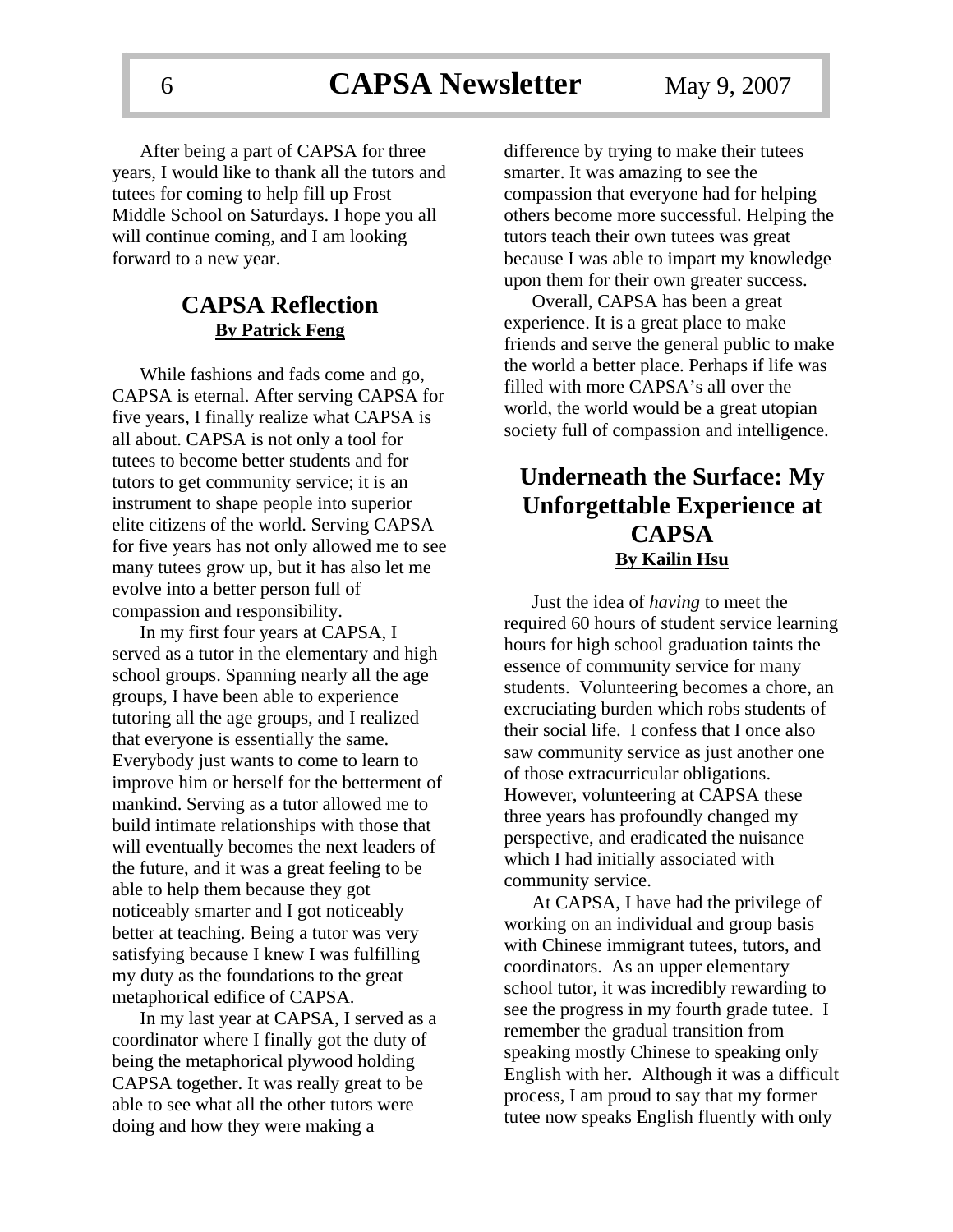a slight trace of an accent. As a middle elementary school coordinator, I have enjoyed watching my group's tutees soar academically and socially, as they master new concepts and make new friends. Over this past year, I have had an exceptional opportunity to participate in and maintain the smooth operation of CAPSA; I have grown to appreciate all the hard work and commitment from all the parties involved.

My experience at CAPSA has taught me the true value of community service. This is a cliché, but I can find no other phrase to express the reward and satisfaction I receive from my jobs as a coordinator and tutor. It is not just about fulfilling a requirement; it is about being part of a community and helping that community thrive. This organization is essentially one colossal family, with each constituent group supporting one another. The success of CAPSA comes from the dedication of all the parent volunteers, teachers, coordinators, tutors, and tutees.

### **My CAPSA Experience By Angela Fang**

When I first started CAPSA, my only goal was to fulfill my student service learning hour requirement. Each Saturday morning, I would reluctantly wake up and go to Robert Frost Middle School to tutor so I could get my hours. I would always look forward to that bell ringing announcing snack time or to the end of the session. However, as the weeks passed, I started to realize that CAPSA was much more than just getting student service hours; it allowed me to help others while learning about myself at the same time. Now, every week I look forward to those two hours every Saturday morning where I can share my knowledge with the young Chinese immigrants and those who need help with their studies. My experience as a tutor and a

coordinator has helped me realize that my service is not only beneficial to those that I teach, but to myself as well.

CAPSA has truly been a wonderful experience for me. When I first began tutoring, I was extremely nervous and did not know what to expect. I worried about how effective I would be as a teacher and whether I would get along with my tutee. However, once I started tutoring, I realized that I had nothing to worry about. I learned a lot about my own talents. For example, I have learned that, when put into a leadership role, I can function as a facilitator and a leader. Also, I have exhibited skills that I did not know existed within me. These lessons are not things that only apply in the teaching setting, it is something that I will carry and use for the rest of my life. They extend to the reaches of communicating ideas more clearly, being assertive in the work place, but most of all giving me the confidence that I lacked prior to this experience.

My experiences at CAPSA have been amazing. At the end of each session, I feel overjoyed that I have just helped somebody and that I can make a difference in my community. This happiness makes me feel that although I have to sacrifice some sleep, all my time spent tutoring is worth it.

### **CAPSA – A Step Forward for Us All By Jennifer Chu**

What is CAPSA to you? For many, CAPSA is merely an opportunity to earn community service hours, or even just a convenient place to socialize with friends. For some, CAPSA provides a chance to just be able to give back to the community. Still, for others, it may just be for their love of teaching! Whatever way we spend these two hours each Saturday morning, one thing remains true and common to all of us: whether academically, through personal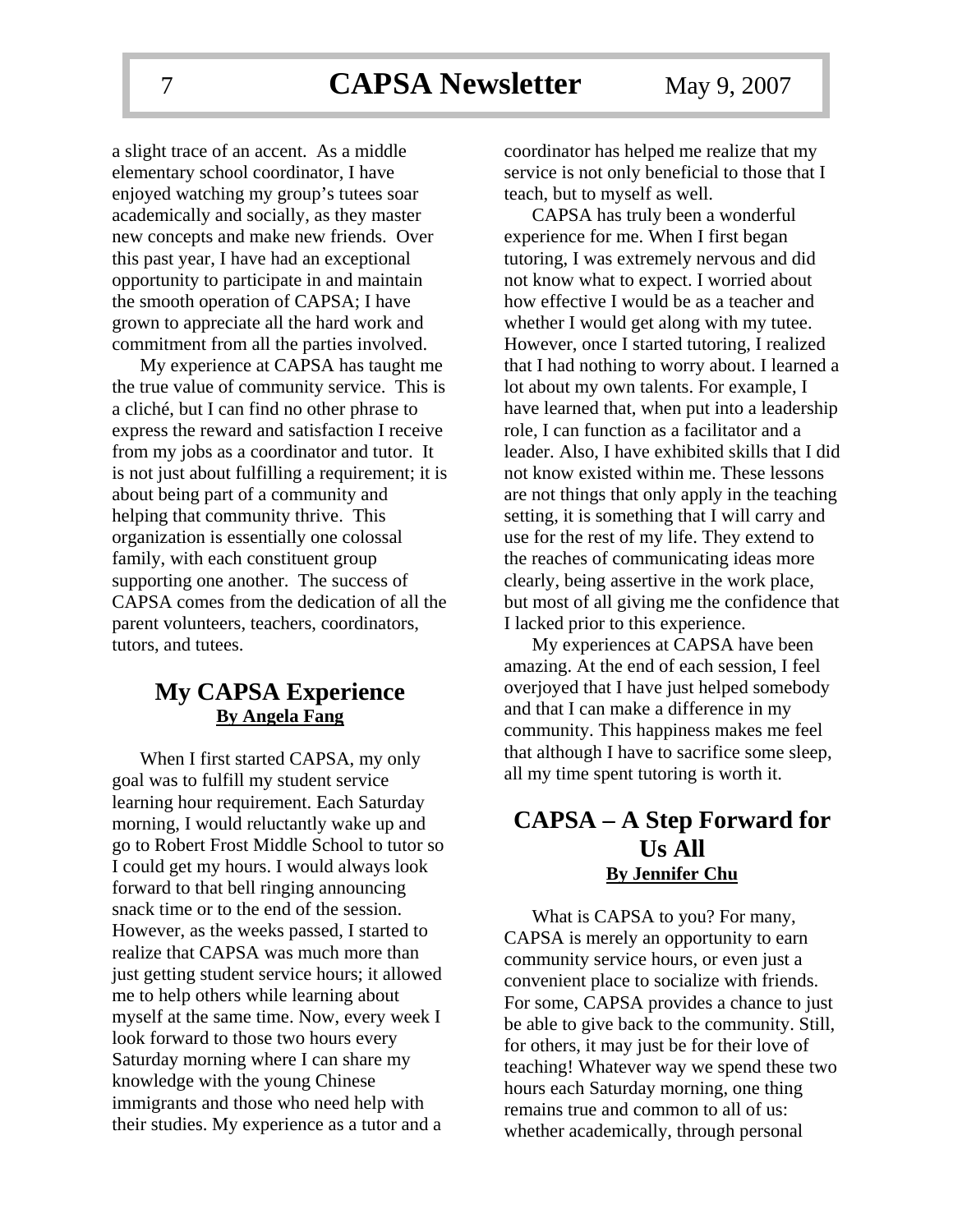experiences, or in relationships, we have all grown and learned from CAPSA. Our time here will forever be an experience, stored and locked in a memory we can never forget.

I have personally learned a lot from my experiences as a coordinator of the Upper Elementary School group. CAPSA has exposed me to different types of situations which I had never encountered before, and has challenged me to face and view situations in a new light. Even after my four years at CAPSA as a tutor, I was only able to appreciate the program fully after becoming a coordinator. Most importantly, as the number of Saturday mornings spent at CAPSA increased, I watched the bond between the tutees and tutors quickly develop. Shy little tutees who at the beginning of the CAPSA sessions in September merely gave one word answers to their tutors, now openly joke around and talk with them. Tutors, who were also apprehensive about dealing with little kids, talk to their tutees as they would to friends of their own age. These, are the true friendships CAPSA has built that makes me proud to be their coordinator and in the CAPSA program.

Things have happened to me here that would probably never have happened to me elsewhere. Whether being bombarded with flying pencils, admiring cool "ninja stars" a tutee made, almost being stampeded over by little kids running for the snacks, or playing charades with tutees during break, I fondly link these as my experiences at CAPSA. These tutees and tutors liven up the academic atmosphere, making CAPSA not only a place of learning, but of fun as well.

Being a coordinator has also made me more independent and diligent. A lot of the responsibility lies on the coordinators to make the program run smoothly and efficiently, so we must always make sure that we are doing things to the best of our abilities. Also, being around little kids has

brought out a more mature side of me, turning me into a more patient and sympathetic person.

After my first year at CAPSA as a coordinator, I have undeniably grown as an individual in so many ways. Who knows how the experiences and knowledge gained from CAPSA will help me in the future? What I do know, however, is that right now, I couldn't be more appreciative and proud to be a part of the CAPSA tutoring program.

### **Cherishable And Fun Saturday Adventures By Kevin Hwang**

"Beep, Beep, Beep," my annoying alarm goes off, I wake up still trying to adjust to the early morning. "Not another day of CAPSA," I thought. I get to CAPSA, meet my tutee and we sit down to begin our class. The thought, "Why am I here? I could be doing so many other things on a Saturday, and there goes another 2 hours," runs through my head again and again. That was me in  $7<sup>th</sup>$  grade when I first went CAPSA. Now I am in  $10^{th}$  grade and those thoughts have completely washed away. "How?" one may ask. It was because CAPSA had hidden abilities that people had to search deeply for. CAPSA has made a huge impact on me and allowed me to reach a greater level of maturity.

Every Saturday morning, I tutor great kids who have a little bit of trouble with the English language. I have been tutoring for three years, and this year is my first year as a coordinator. Throughout these years, I have learned a great deal about myself, and as a result, I have reached a sense of growth. In my first year as a tutor, I didn't care much and only went to CAPSA for student service learning hours. I just answered any questions my tutee had for me and gave him various assignments. However, as I came here more and more, I began to see a deeper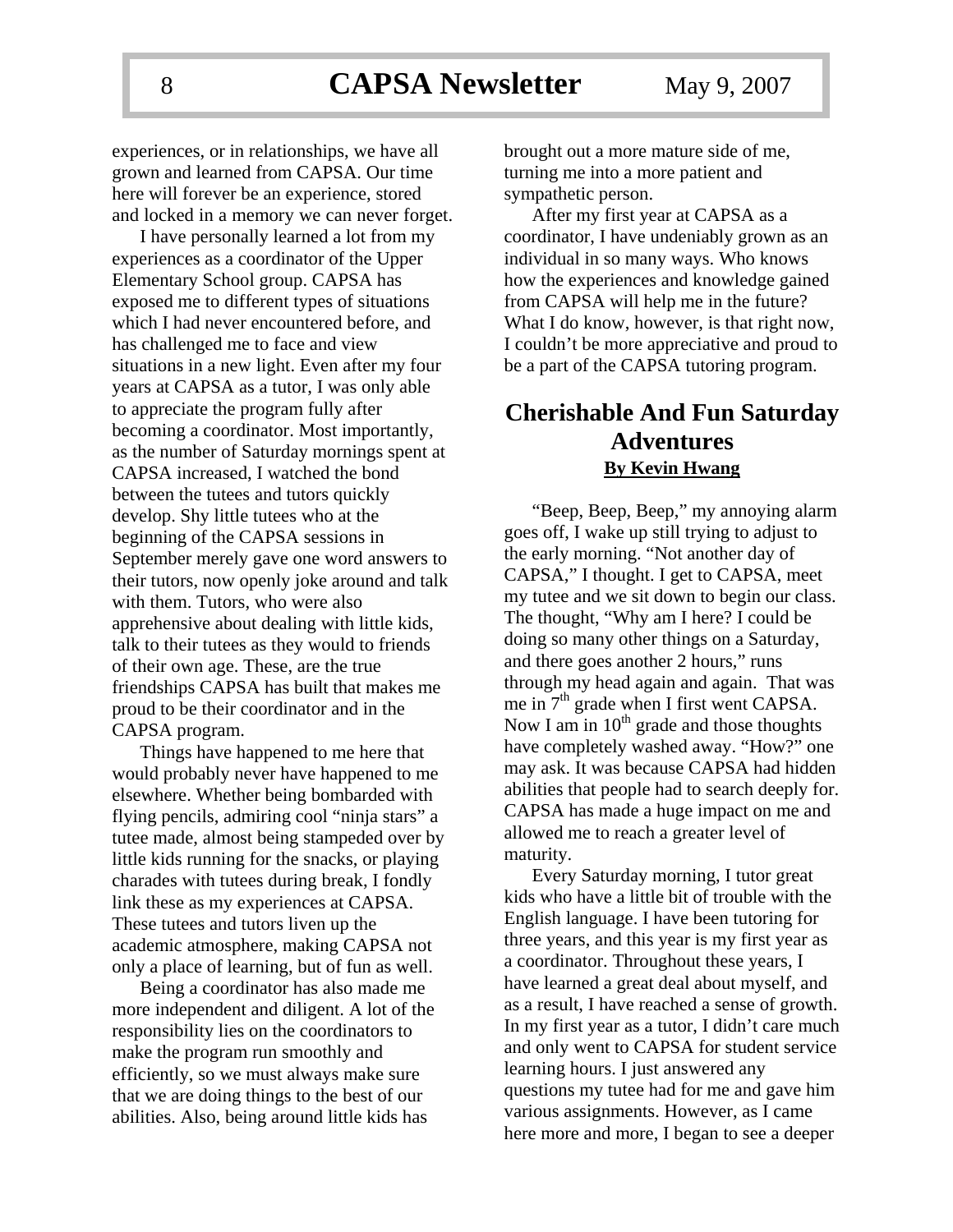purpose in this organization. It was not just a place where teenagers can get their hours or a place for little kids to learn. It is a place where a person can give opportunities for children to be more involved in an unfamiliar environment—a place where people can see new faces and develop strong relationships. Many of these children are Chinese immigrants who are very shy because they are afraid of their English or do not know how to speak it. I have seen kids at school who cannot speak English well shy away from their peers. They sit by themselves at lunch, not because they want to but because the language barrier forces them to. As I noticed this, I wanted to give the children the opportunity to fit in and be accepted in society. I wanted to make an impact on these children's lives. CAPSA helps me do just this. I became much more.

### **From this to that By Tiffany Chang**

When I first started CAPSA in the sixth grade, I looked at it as a burden—something I had to do. When I started the program, it wasn't too much of a choice, considering both my two sisters and my mother were actively involved in CAPSA life. I looked at the program as more of a reason why I couldn't go to Friday night sleepovers than a profitable learning experience.

I started tutoring in the Lower Elementary group, and came to love a young kindergartener. I taught him until he was well into the second grade. He really was my reason for coming to the program week after week. It was especially important because apparently, I was the only one he would listen to. I was special to him.

When I became a freshman in high school, I decided it was time for a change of pace and decided to tutor middle school students. Their subjects were fresher in my mind, and although it wasn't quite the same

as teaching a child how to regroup when subtracting, it had a similar feel.

Then came my sophomore year. I was chosen as a coordinator for the Lower Elementary School group, the roots from which I first started my CAPSA journey. Now, by this time, CAPSA was less of something I loathed, and more of a mundane activity. It was permanently in my weekend life planner. I believe it went something like, "school, homework, sleep, CAPSA, Chinese school, homework, sleep, repeat."

Coordinating was a whole different world from tutoring children. Contact with an individual child was lost, and the relation with all other children was gained. Contrary to popular belief, it was more work than tutoring, yet the littlest bit more impersonal.

Throughout my entire CAPSA career, the program has steadily gotten more rewarding in my mind. Truthfully, it was always the same. Always the same magical feeling when a tutee learns something new. Always the same excitement when a new tutee arrives with his backpack strapped on. Always the same sense of accomplishment when the tutor and tutee you matched up with each other has become not only student and teacher, but also friend and friend.

Now in my fifth year of CAPSA, I look at CAPSA as a privilege—something I want to do.

### **What CAPSA Means to Me By Mindy Lin**

It is pretty amazing to consider how much CAPSA has grown over the years. I am often reminded by my mother that when my sister Yoming was a coordinator at CAPSA ten years ago, the only person in charge of the organization was Ms. Brigitta Dai, affectionately known as Liang Lao Shi, and CAPSA was made up of a much smaller number of tutors who simply wanted to help other students in their community. Now,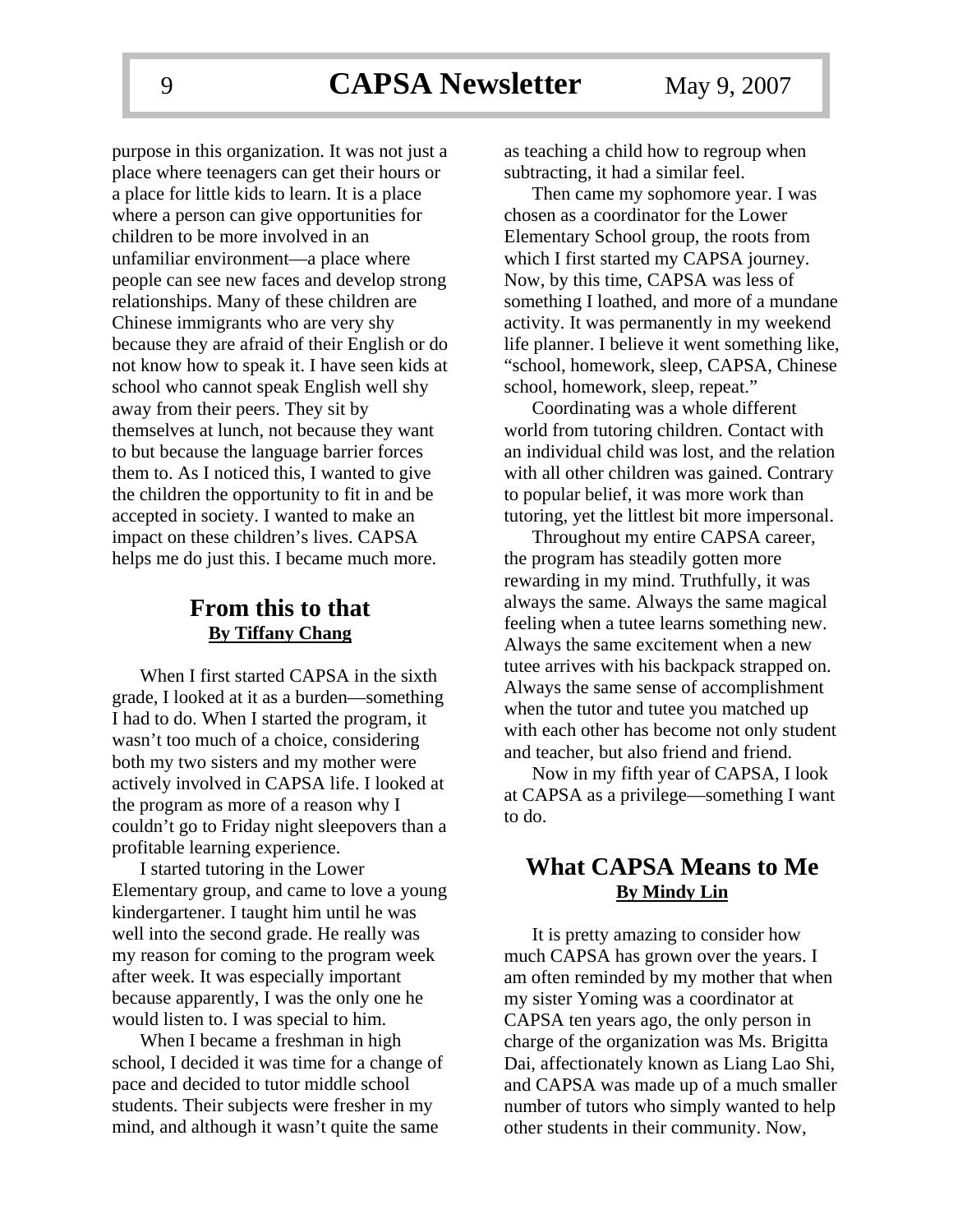there is a whole team of adult volunteers in addition to the coordinators, tutors and tutees, and CAPSA is much more complex than it once was. It is wonderful to know that CAPSA has been able to grow because of all the people in the Asian-American community that are willing to sacrifice their Saturday mornings on behalf of people who are working hard to learn English and be successful in a new country. But it is definitely also important to remember the basic principle of CAPSA and the organization's goal in its simplest form— to help others. The politics, formalities, and other trivial issues in relation to this basic goal are not nearly as important, and I think that fact can be easily forgotten in what is now such a complex program involving so many people.

Over the past two years, especially this year as a Lead Coordinator, I have had the privilege—and challenge—of overseeing the Lower Elementary School group at CAPSA.

To be honest, the job can be frustrating because not only are our students restless, energetic five- and six-year-olds, but our tutors are hardly teenagers themselves, mostly around the age of twelve or thirteen. Tutors easily lose focus just as their tutees do, contributing to the late Saturday morning chaos that may define our group in the eye of the casual observer. Yet the experience has been worthwhile and rewarding. Many of our tutor-tutee pairs have developed a sibling-like relationship, and the stresses of being a Lead Coordinator of LES do not compare to the joy of seeing a tutee clinging onto his or her tutor/role model/older brother or sister-listening intently, eager to learn.

I will be leaving CAPSA as I leave for college out of state in the fall, but I will never forget my experiences as a part of CAPSA. I have been fortunate to be a part of a team that works so hard to serve the community around us.

# **Thanks to all the coordinators!**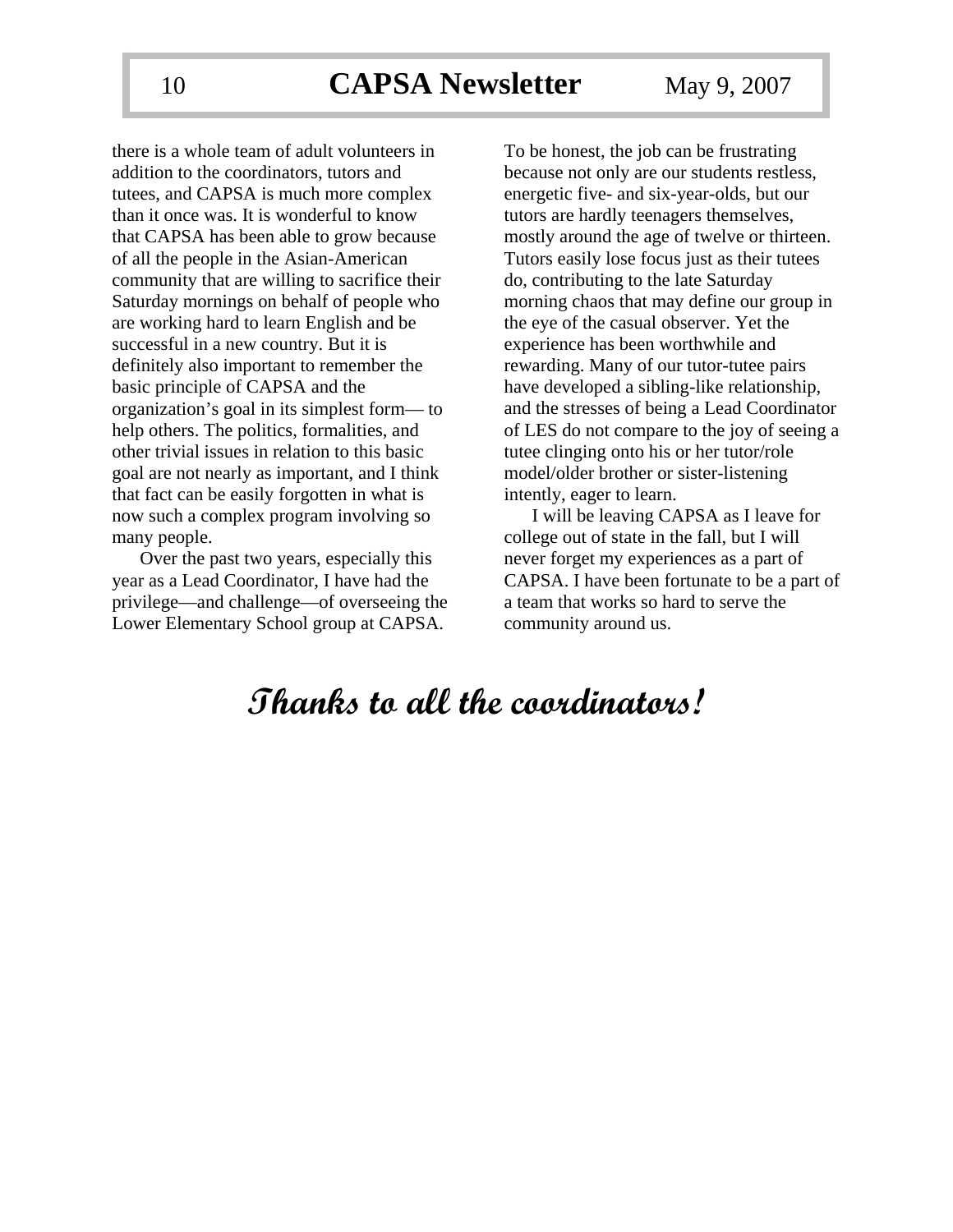### *Friends of CAPSA*

*CAPSA Tutoring Program would like to thank the following Friends of CAPSA who helped to facilitate our weekly tutoring program, support other volunteer services and eliminate all shared facility rental fee this year.* 

> *Platinum Sponsor Institute of Tai-Chi Arts, Inc.*

### *Gold Sponsor*

*Kitty Leung Microsoft Gift Giving Campaign Carol Chen (One-Week Florida Vacation Villa)* 

#### *Silver Sponsor*

*Miranda Fong Aldrin & Betty Leung* 

#### *Bronze Sponsor*

*Su-Hwa Chang Show Chen Hsueh-Tan Liao Shih-Chun Lien BiJing Zhou* 

#### *Brass Sponsor*

*Wei Wei Blaisdev Evans Chen Shuyuang Chen Chung-Jung Chung Sophia Fan Chi-Yu Hsieh Eric Huang Weiping Jia I-Jun Lin-Kung Huey Ing (Cathy) Lin Gene Pennello Sean Shen Chun Fang Sung Fen-Ying Tseng Meizhou Wang Irene Wu Maggie Yen Qun Ying Li Li Zhang Gui-Lin Zeng* 

> *Book Donors I-Cheng Wu*

#### *Gift Donor*

*Su-Hwa Chang Brigitta Dai Iris Fang Shelley Fu Jim Hsu Cathy Lin Yen-Ching Lin Sue Lin Siming Ma Meeifang Teng Sheena Weng I-Cheng Wu Tracy Yang Janet Zhang* 

Thank you!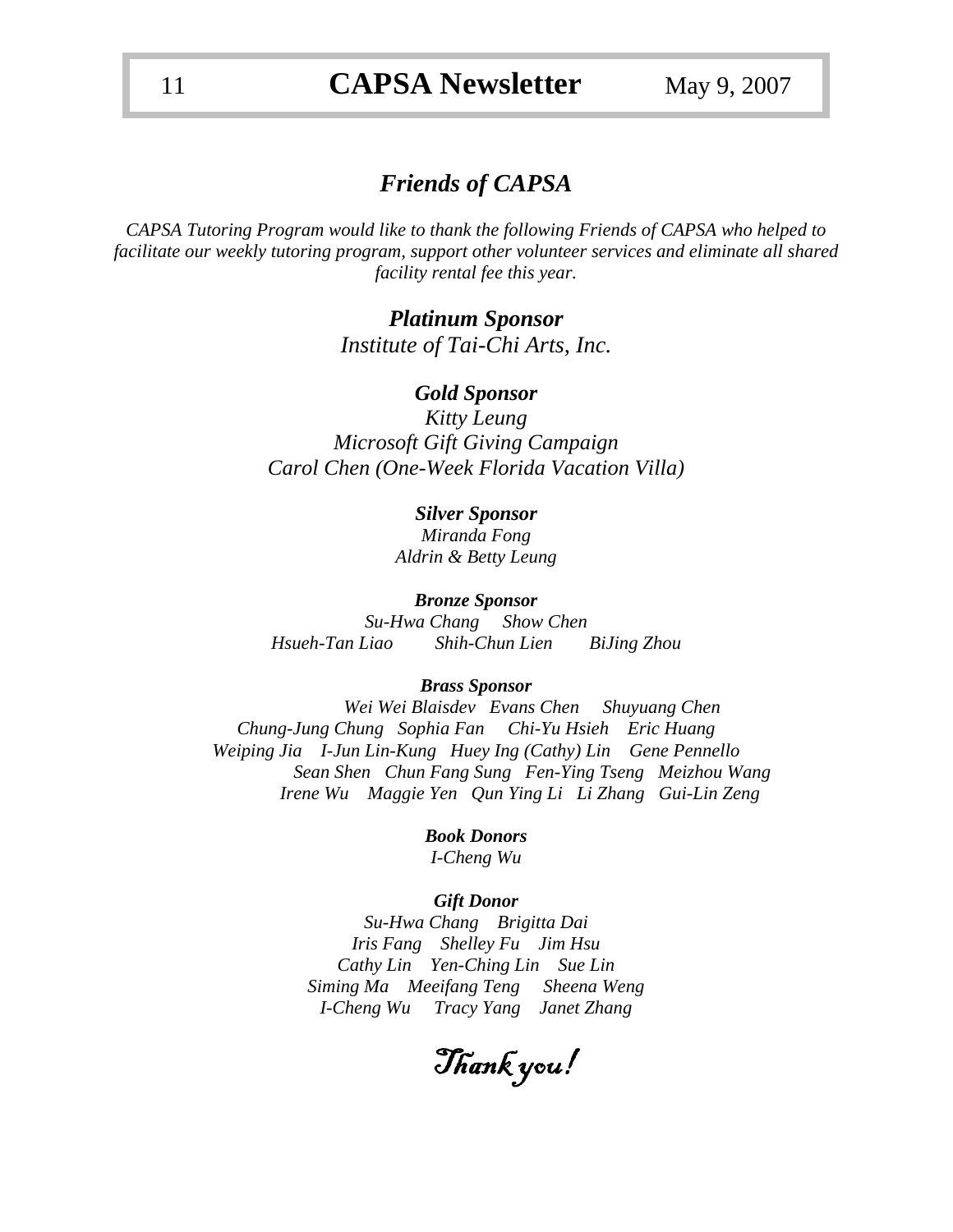### **Become a Friend of CAPSA**

|      | This gift is a personal donation                                                                                                                                                                                                                                                                                                                                                            |               |
|------|---------------------------------------------------------------------------------------------------------------------------------------------------------------------------------------------------------------------------------------------------------------------------------------------------------------------------------------------------------------------------------------------|---------------|
|      | This gift is a business donation                                                                                                                                                                                                                                                                                                                                                            |               |
|      | Name                                                                                                                                                                                                                                                                                                                                                                                        |               |
|      | <b>Street Address</b>                                                                                                                                                                                                                                                                                                                                                                       |               |
| City | State                                                                                                                                                                                                                                                                                                                                                                                       | Zip           |
|      |                                                                                                                                                                                                                                                                                                                                                                                             |               |
|      | If you wish to honor/recognize a person and/or event, please indicate:                                                                                                                                                                                                                                                                                                                      |               |
|      |                                                                                                                                                                                                                                                                                                                                                                                             |               |
|      |                                                                                                                                                                                                                                                                                                                                                                                             |               |
|      |                                                                                                                                                                                                                                                                                                                                                                                             |               |
|      |                                                                                                                                                                                                                                                                                                                                                                                             |               |
|      | Enclosed is my/our tax-deductible gift of:                                                                                                                                                                                                                                                                                                                                                  |               |
|      | $\sim$<br>\$2000 and more                                                                                                                                                                                                                                                                                                                                                                   | Diamond       |
|      | $$1,000 - $1,999$<br>$\sim$                                                                                                                                                                                                                                                                                                                                                                 | Platinum      |
|      | \$500 - \$999<br>$\sim$                                                                                                                                                                                                                                                                                                                                                                     | Gold          |
|      |                                                                                                                                                                                                                                                                                                                                                                                             |               |
|      | $$100 - $500$<br>$\frac{\text{S}}{\text{S}}$                                                                                                                                                                                                                                                                                                                                                | Silver        |
|      | $$50 - $99$<br>$\frac{\S_{\frac{1}{2}}}{\S_{\frac{1}{2}}}{\S_{\frac{1}{2}}}{\S_{\frac{1}{2}}}{\S_{\frac{1}{2}}}{\S_{\frac{1}{2}}}{\S_{\frac{1}{2}}}{\S_{\frac{1}{2}}}{\S_{\frac{1}{2}}}{\S_{\frac{1}{2}}}{\S_{\frac{1}{2}}}{\S_{\frac{1}{2}}}{\S_{\frac{1}{2}}}{\S_{\frac{1}{2}}}{\S_{\frac{1}{2}}}{\S_{\frac{1}{2}}}{\S_{\frac{1}{2}}}{\S_{\frac{1}{2}}}{\S_{\frac{1}{2}}}{\S_{\frac{1}{2$ | <b>Bronze</b> |
| \$   | $$5 - $49$                                                                                                                                                                                                                                                                                                                                                                                  | <b>Brass</b>  |
|      | Please make check payable to:<br><b>CAPSA</b><br>P.O. Box 1603                                                                                                                                                                                                                                                                                                                              |               |

CAPSA provides tutoring services to new immigrants and needy families. Your contribution ensures that these services will be provided with reduced burden to these families. For more information, call Mrs. Su-Hwa Chang at (301) 299-1312. Thank you.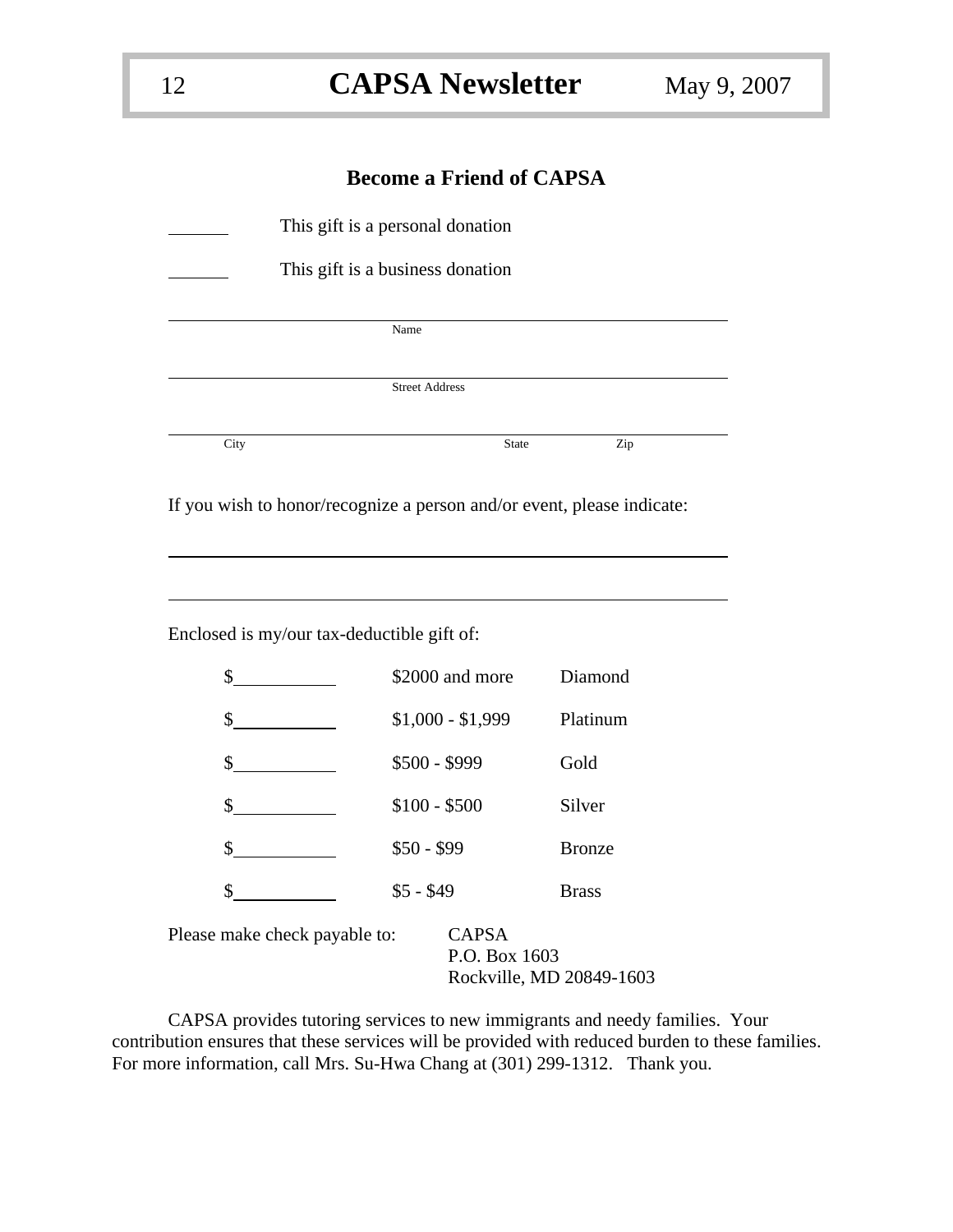### **2006 -2007 CAPSA Community Events**

Thanks to all the volunteers for helping out at the paper cutting events and Chinese New Year showcase at the Montgomery county libraries, shopping malls, Rockville Civic Center and local elementary schools

以下是 CAPSA 2006 -2007 做的公益事、謝謝所有義工的協助

 十二月二日王淑華、楊文婷、施凱倫、顏素絹參加在 Rockville Civic Center 舉辦的聖誕樹 大展、以各式精美的中國小掛飾、裝飾出具有中國風味的聖誕樹·展期一個月·

12/2/2006 Christmas Tree Decorations at Rockville Civic Center Glenview Mansion: Tiffany Yang, Sue Yang, Karen Shih, Sujuan Shih

◆ 一月三十一日何杏芳、梁麗珠、梁偉根到 Silver Spring 圖書館陳列中國新年祭祖台、祖先 牌位、蠟蠋、香爐、酒茶糖果供品以及十二生肖雕塑品,展期一個月.

1/31/2007 Silver Spring Library Chinese New Year Display: Betty Ho, Brigitta Dai, Aldrin Leung

◆ 二月一日梁麗珠、韓德慈到 Aspen Hill 圖書館陳列中國新年文化風俗櫉窗,展期一個月 2/1/07 Aspen Hill Library Chinese New Year Display: Brigitta Dai, Amber Hsu

◆ 二月八日 傅立皓、陳安笛到 Twinbrook 圖書館的展示牆佈置中國新年風俗及旗袍,展期一 個月.

2/8/07 Twinbrook Library Chinese New Year Display: Greg Fu, Anita Chen

 二月十八日何杏芳、梁偉根、梁麗珠、楊文婷、王淑華、施凱倫、顏素絹在 Lake Forest Mall 中國新年活動提供剪紙服務

2/18/2007 Lake Forest Mall Chinese New Year Paper Cutting Event: Sue Yang, Tiffany Yang Betty Ho, Aldrin Leung, Brigitta Dai, Karen Shih, Sujuan Shih

 四月十四日梁麗珠、施凱莉、顏素絹、簡瑛珠為 Department of Health and Human Services Early Childhood Program 在 Lake Forest Mall 提供剪紙服務

4/14/2007 Lake Forest Mall Paper Cutting: Brigitta Dai, Kelly Shih, Sujuan Shih, Yingju Tsai

◆ 四月二十一日王淑華、顏素絹為馬大臺灣學生會夜市活動提供剪紙服務. 4/21/07 University of Maryland at College Park TASA Night Market Paper Cutting: Sue Yang, Sujuan Shih

◆ 五月九日何杏芳為 Washington Grove Elementary School 提供剪紙服務 · 5/9/07 Washington Grove Elementary School Craft Night for the International Parents Paper Cutting: Betty Ho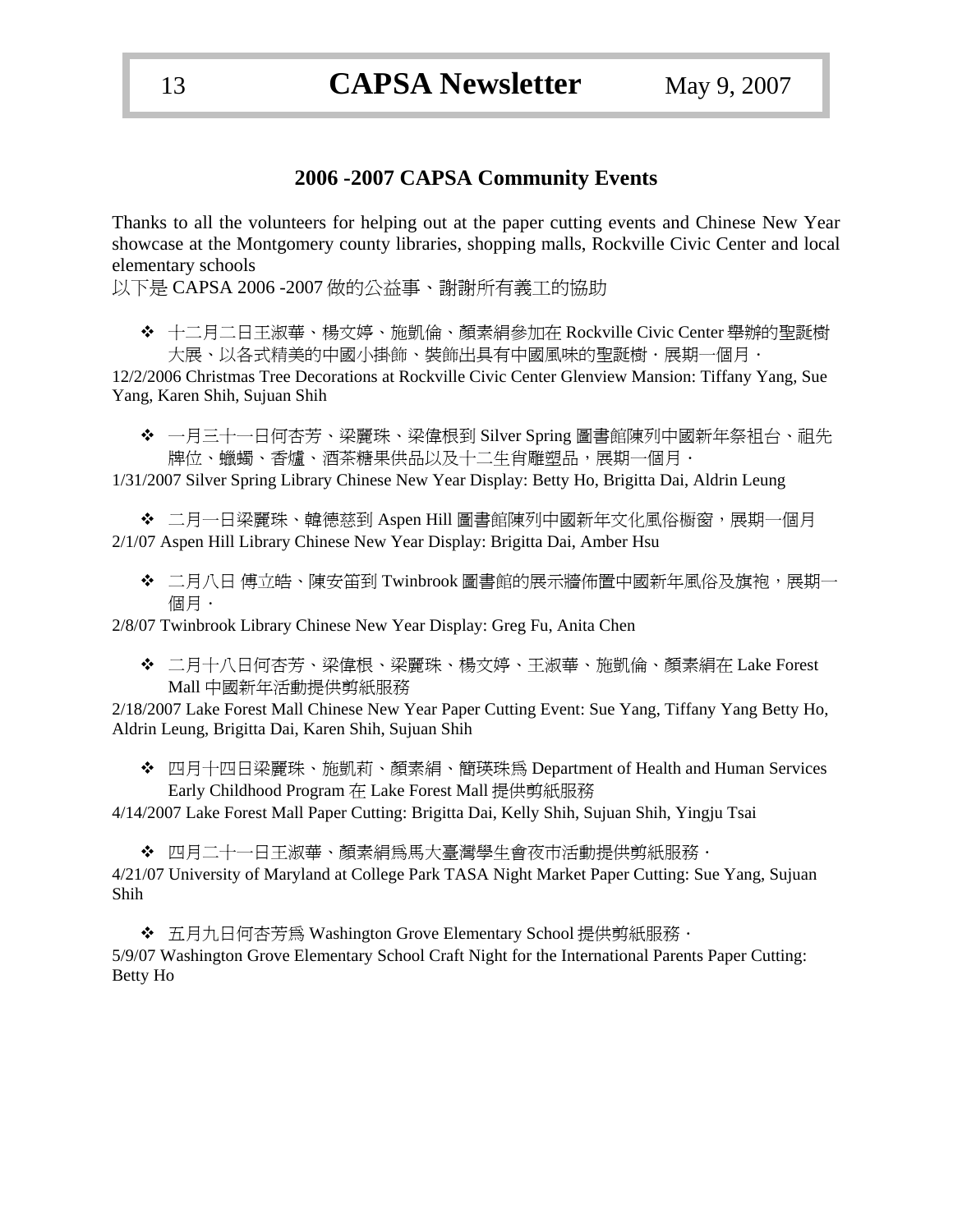| CAPSA Tutoring Program would not be possible without the time and effort put in by |  |                                  |  |  |  |
|------------------------------------------------------------------------------------|--|----------------------------------|--|--|--|
|                                                                                    |  | all the tutors and coordinators. |  |  |  |

| <b>Lower Elem. School Group</b>  | <b>Tiffany Qiu</b>              | <b>Andrew Chang</b>      |
|----------------------------------|---------------------------------|--------------------------|
| Mindy Lin                        | Alex Sha                        | Jonathan Chang           |
| Angela Fang                      | Wensheng Wei                    | Valerie Chang            |
| <b>Tiffany Chang</b>             | <b>Katy Tong</b>                | Elizabeth Chen           |
| Victoria Chai                    | Ann Xi                          | Olivia Chen              |
| Kevin Chang                      | Lucy Xie                        | Tingshen Chen            |
| Jessica Chen                     | Jessie Yan                      | Wenjing Chen             |
| Kevin Chuang                     | Donna Yang                      | Syyu Chen                |
| Jameas Fan                       | Sarah Yang                      | Jewel Guan               |
| Enoch Hsiao                      | Winnie Yang                     | Justin Hou               |
| <b>Wesley Jong</b>               | Tami Zhan                       | Jennifer Hwang           |
| Kenneth Ki                       |                                 | Daniel Jean              |
| Kevin Ke                         | <b>Upper Elem. School Group</b> | David Jia                |
| Nathan Kung                      | Rita Wu                         | Rebecca Lee              |
| Ariel Lai                        | Patrick Feng                    | Sharon Lin               |
| James Lee                        | Jennifer Chu                    | <b>Brianna Murphy</b>    |
| Stanley Li                       | Jennifer Chen                   | Paul Pang                |
| Paul Liu                         | Kevin Chen                      | Philip Pei               |
| Julan Pennello                   | Yolanda Chen                    | Kelly Shih               |
| Vivian Sung                      | <b>Howard Chow</b>              | Jerry Sun                |
| Eray Wang                        | <b>Stephanie Chow</b>           | David Wang               |
| Eshane Wang                      | Lesley Chu                      | Victoria Wang            |
| Lawrence Yen                     | <b>Howard Fan</b>               | Mona Zhang               |
| Katherine Xu                     | <b>Richard Fan</b>              | Yan Zhuang               |
|                                  | Andrew Gao                      |                          |
|                                  |                                 |                          |
| Joyce Yu                         | <b>Emily Hsiao</b>              | <b>High School Group</b> |
| <b>Middle Elem. School Group</b> | Adele Hung                      | Sara Zhang               |
| Jamie Lin                        | Eric Kuang                      | Jefferson Teng           |
| Kailin Hsu                       | Allen Lai                       | Alice Chang              |
| Kevin Hwang                      | Henry Leung                     | TingTuan Chen            |
| Michael Chang                    | Nathan Lim                      | Dana Cui                 |
| Victoria Chang                   | <b>Brian Lin</b>                | Alice He                 |
| Amber Chen                       | John Liu                        | David Hu                 |
| Daniel Chen                      | Andrea (Andie) Ng               | Evan Jong                |
| David Chen                       | Haines Sy                       | Angel Lau                |
| Julia Chen                       | Christine Wang                  | Jackson Liao             |
| Peiling Chen                     | Irene Wang                      | Gary Liu                 |
| Vivian Chen                      | Monica Wei                      | Steven Lu                |
| Wendi Gao                        | Kevin Wong                      | Ye Lu                    |
| Yi Gao                           | Angela Ye                       | Alex Pei                 |
| Hannah Ho                        | Kemberly Yuang                  | Jiwei Sheng              |
| Kuang-Jen Hsieh                  | Chenmuren(Warren) Zhang         | Lily Shu                 |
| Lena Jia                         | Clayton Zhang                   | Michael Tseng            |
| Susan Jiang                      | Merrie Zhang                    | Liang Yu                 |
| Sunny Lee                        |                                 |                          |
| Lillian Li                       | <b>Middle School Group</b>      | <b>Thank You!</b>        |
| Kelsey Lu                        | Gregory Fu<br>Anita Chen        |                          |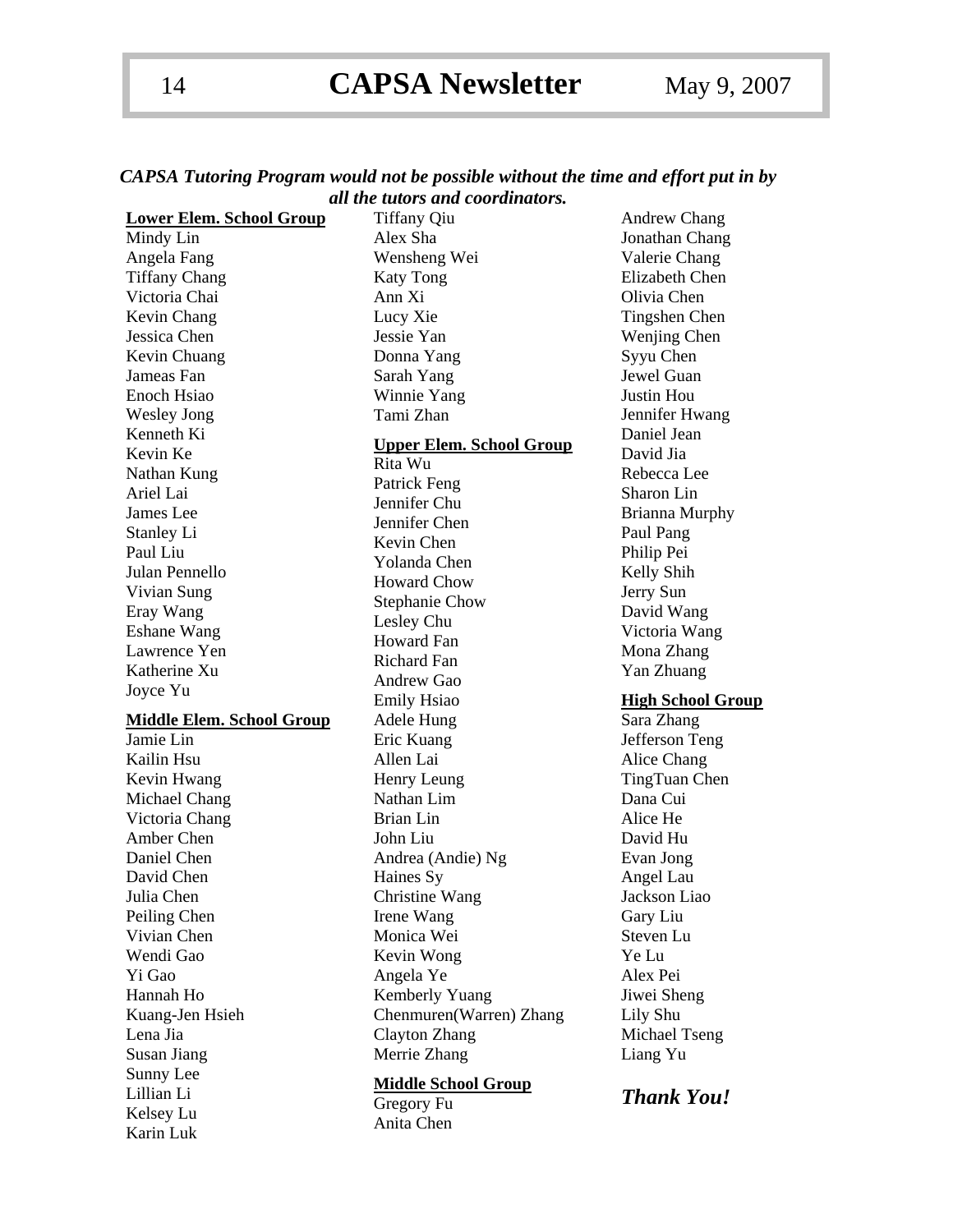### **The Chinese American Parents and Students Association (CAPSA) Income Statement (5/1/2006-4/30/2007)**

| <b>INCOME:</b>   |                                                                                    |                                        |                                                              |                      |  |  |
|------------------|------------------------------------------------------------------------------------|----------------------------------------|--------------------------------------------------------------|----------------------|--|--|
|                  | <b>Membership Dues</b>                                                             |                                        |                                                              | \$6,100.00           |  |  |
|                  | Donation                                                                           |                                        |                                                              |                      |  |  |
|                  | Other Income                                                                       |                                        |                                                              |                      |  |  |
|                  |                                                                                    | Civil Center Decoration                |                                                              | \$50.00              |  |  |
|                  |                                                                                    | Interest Income                        |                                                              | \$0.00               |  |  |
|                  | <b>Total Income</b>                                                                |                                        |                                                              | \$9,026.84           |  |  |
|                  |                                                                                    |                                        |                                                              |                      |  |  |
| <b>EXPENSES:</b> |                                                                                    |                                        |                                                              |                      |  |  |
|                  | Rental                                                                             |                                        |                                                              |                      |  |  |
|                  |                                                                                    | <b>School Facility</b>                 |                                                              | \$5,204.29           |  |  |
|                  |                                                                                    | PO Box                                 |                                                              | \$40.00              |  |  |
|                  | <b>General Office Expenses</b>                                                     |                                        |                                                              |                      |  |  |
|                  |                                                                                    | <b>Newsletter Printing</b>             |                                                              | \$102.78             |  |  |
|                  |                                                                                    |                                        | Copying Costs (toner, cartridge, paper or outside copying)   | \$258.61<br>\$23.40  |  |  |
|                  | Postage                                                                            |                                        |                                                              |                      |  |  |
|                  | Liability Insurance Premium<br>Web Expenses (2 year webhosting \$214.80)           |                                        |                                                              |                      |  |  |
|                  |                                                                                    | <b>Office Supplies</b>                 |                                                              | \$225.04<br>\$132.47 |  |  |
|                  |                                                                                    | <b>Cultural Presentation</b>           |                                                              | \$29.90              |  |  |
|                  |                                                                                    |                                        |                                                              | \$317.12             |  |  |
|                  | Appreciation Luncheon for Teachers, Volunteers and Coordinators<br>K-12 Operations |                                        |                                                              |                      |  |  |
|                  |                                                                                    | <b>School Supply</b>                   |                                                              | \$103.88             |  |  |
|                  |                                                                                    | <b>Teaching Material</b>               |                                                              | \$0.00               |  |  |
|                  |                                                                                    | Refreshment-weekly snack for students  |                                                              | \$560.00             |  |  |
|                  |                                                                                    | <b>Adult Class Operations</b>          |                                                              |                      |  |  |
|                  |                                                                                    | <b>School Supply</b>                   |                                                              | \$57.58              |  |  |
|                  |                                                                                    | <b>Teaching Material</b>               |                                                              | \$0.00               |  |  |
|                  | Parties                                                                            |                                        |                                                              |                      |  |  |
|                  |                                                                                    | Christmas-                             |                                                              |                      |  |  |
|                  |                                                                                    | Party materials<br>Gifts for           |                                                              | \$68.13              |  |  |
|                  |                                                                                    |                                        | K-12 (include Coordinators)                                  | \$372.73             |  |  |
|                  |                                                                                    |                                        | <b>Adult Class Teachers</b>                                  | \$205.00             |  |  |
|                  |                                                                                    |                                        | <b>Adult Volunteers</b>                                      | \$0.00               |  |  |
|                  | Year End Ceremony-                                                                 |                                        |                                                              |                      |  |  |
|                  | Party materials                                                                    |                                        |                                                              |                      |  |  |
|                  |                                                                                    | <b>Appreciation Gifts</b>              |                                                              |                      |  |  |
|                  |                                                                                    |                                        | <b>Adult Class</b>                                           |                      |  |  |
|                  |                                                                                    |                                        | <b>Teachers</b>                                              | \$231.17             |  |  |
|                  |                                                                                    |                                        | <b>Adult Volunteers</b><br><b>Coordinators &amp; Seniors</b> | \$0.00<br>\$165.13   |  |  |
|                  |                                                                                    |                                        | <b>Tutors/Tutees Awards</b>                                  | \$298.85             |  |  |
|                  | Miscellaneous                                                                      |                                        |                                                              | \$0.00               |  |  |
|                  | <b>Total Expenses</b>                                                              |                                        |                                                              |                      |  |  |
|                  |                                                                                    |                                        |                                                              | \$8,771.26           |  |  |
|                  | <b>SURPLUS / (DEFICITS)</b>                                                        |                                        |                                                              | \$255.58             |  |  |
|                  |                                                                                    | CD deposit \$5,000.00 Interest \$81.68 |                                                              |                      |  |  |